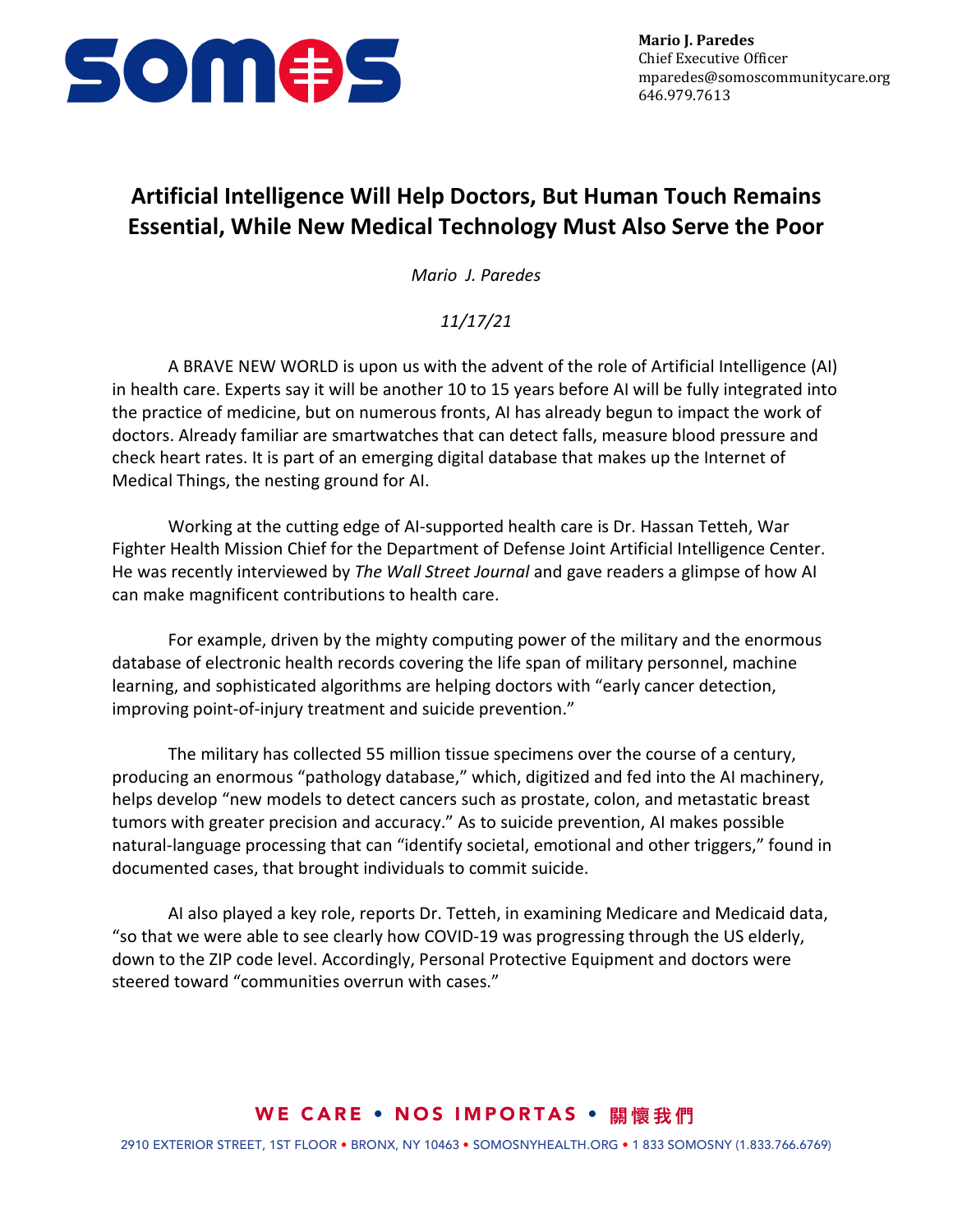

**Mario J. Paredes** Chief Executive Officer mparedes@somoscommunitycare.org 646.979.7613

AI is a benefit in many other ways, including in the form of robotic surgery, which has proven effective, for example, in the suturing of extremely narrow blood vessels. Then there is the AI-assisted administering of precision medicine as well as the development of new drugs. Smart automation can also free up doctors from an estimated 7.8 hours a week spent on administrative duties.

However, as AI becomes standard practice in medicine, a cost factor comes into play. Developing and applying the new technology is extremely expensive; the free market will steer new benefits to privileged groups in society who are covered by private insurance—but what about the poor, the most vulnerable who rely on traditionally under-funded Medicaid?

Pope Francis has spoken in terms of "therapeutic inequality." The Pope has charged that "progressively more sophisticated and expensive treatments are accessible to increasingly restricted and privileged groups of people [and] access to care risks depending more on peoples' economic resources than on their actual health-needs." A failure to "overcome inequalities," the Pontiff has said, creates "the painful reality that not all lives are the same and health is not protected for everyone in the same way."

This is a major concern for SOMOS Community Care, a network of 2,500 doctors—most of them primary care providers—serving some 1 million of the poorest Medicaid recipients in New York City. The patient population is mainly Hispanic American, Asian American, and African American. SOMOS doctors operate according to the innovative Value-Based Payment formula, which has doctors paid not according to discreet medical services—as is traditional Medicaid—but according to the longer-term well-being of their patients. Taking better care of patients has produced significant savings for New York State taxpayers as patients are kept out of emergency rooms and hospital beds.

SOMOS doctors provide superior care thanks in part to the maintenance of a state-of-theart digital patient database, which, in due time, could lend itself to AI analysis and application. It is crucial that federal and state governments not neglect to invest in AI to improve medical care for the neediest patients—it is both the ethical and the smart thing to do.

As it stands, SOMOS doctors have already in place a vital ingredient that must complement even the most sophisticated application of AI: the human bond between doctor and patient. SOMOS doctors—supported by teams of Community Health Workers with knowledge of patients' home lives and social stressors—intimately know their patients' medical, behavioral and social needs. They have earned the trust of the people under their care.

There is no substitute for human empathy, the heart of compassion—a doctor listening to a patient who feels heard and known. No machine-learning, robot, algorithm, or other AI application can ever substitute for that relationship and hearing out what patients have to say in their pain or sorrow.